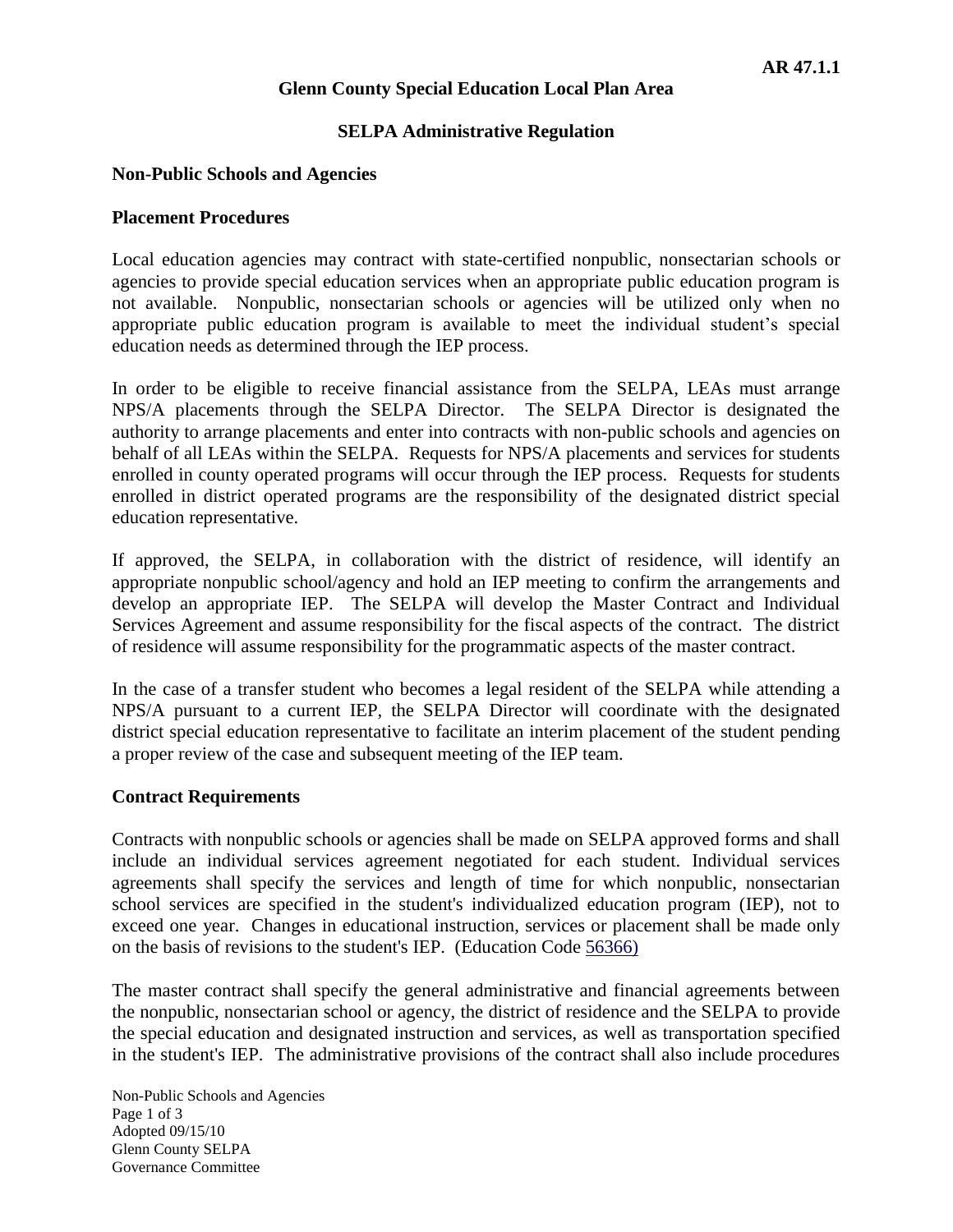### **Glenn County Special Education Local Plan Area**

### **SELPA Administrative Regulation**

for recordkeeping and documentation, and the maintenance of school records by the district of residence to ensure that appropriate high school graduation credit is received by the student. The contract may allow for partial or full-time attendance at the nonpublic, nonsectarian school. (Education Code [56366\)](http://www.gamutonline.net/4daction/web_loaddisplaypolicy/137894/6)

The master contract shall include a description of the process being utilized by the district of residence to oversee and evaluate placements in nonpublic, nonsectarian schools. This description shall include a method for evaluating whether a student is making appropriate educational progress. (Education Code [56366\)](http://www.gamutonline.net/4daction/web_loaddisplaypolicy/137894/6)

### **LEA Responsibilities**

LEA staff shall participate in IEP meetings to review the progress of a student placed in a nonpublic, nonsectarian school or agency according to the schedule set forth in the IEP and Master Contract but at least annually. LEA staff shall review evaluations conducted by the NPS/A to ensure that they are appropriate and valid for measuring student progress. The LEA may choose to administer additional assessments as necessary, with parent consent, to determine whether the student is making appropriate educational progress. Based on information provided regarding student progress, IEP Teams will ensure that the IEP is written or revised to meet the unique needs of the student.

When a special education student meets district requirements for completion of the prescribed course of study and adopted differential proficiency standards as designated in the student's IEP, the district which developed the IEP shall award the diploma. (5 CCR [3070\)](http://www.gamutonline.net/4daction/web_loaddisplaypolicy/210916/6)

At the pupil's discretion, members of the IEP team shall be available for private and confidential communication with the student. (E.C. Section 56366.12)

#### **Out-of-State Placements**

Before contracting with a nonpublic, nonsectarian school or agency outside California, the SELPA Director shall document efforts to find an appropriate program offered by a nonpublic, nonsectarian school or agency within California. (Education Code [56365\)](http://www.gamutonline.net/4daction/web_loaddisplaypolicy/137810/6)

Within 15 days of any decision for an out-of-state placement, the student's IEP team shall submit to the Superintendent of Public Instruction a report with information about the services provided by the out-of-state program, the related costs, and the district's efforts to locate an appropriate public school or nonpublic, nonsectarian school or agency within California. (Education Code [56365\)](http://www.gamutonline.net/4daction/web_loaddisplaypolicy/137810/6)

If the district decides to place a student with a nonpublic, nonsectarian school or agency outside the state, the district shall indicate the anticipated date of the student's return to a placement

Non-Public Schools and Agencies Page 2 of 3 Adopted 09/15/10 Glenn County SELPA Governance Committee